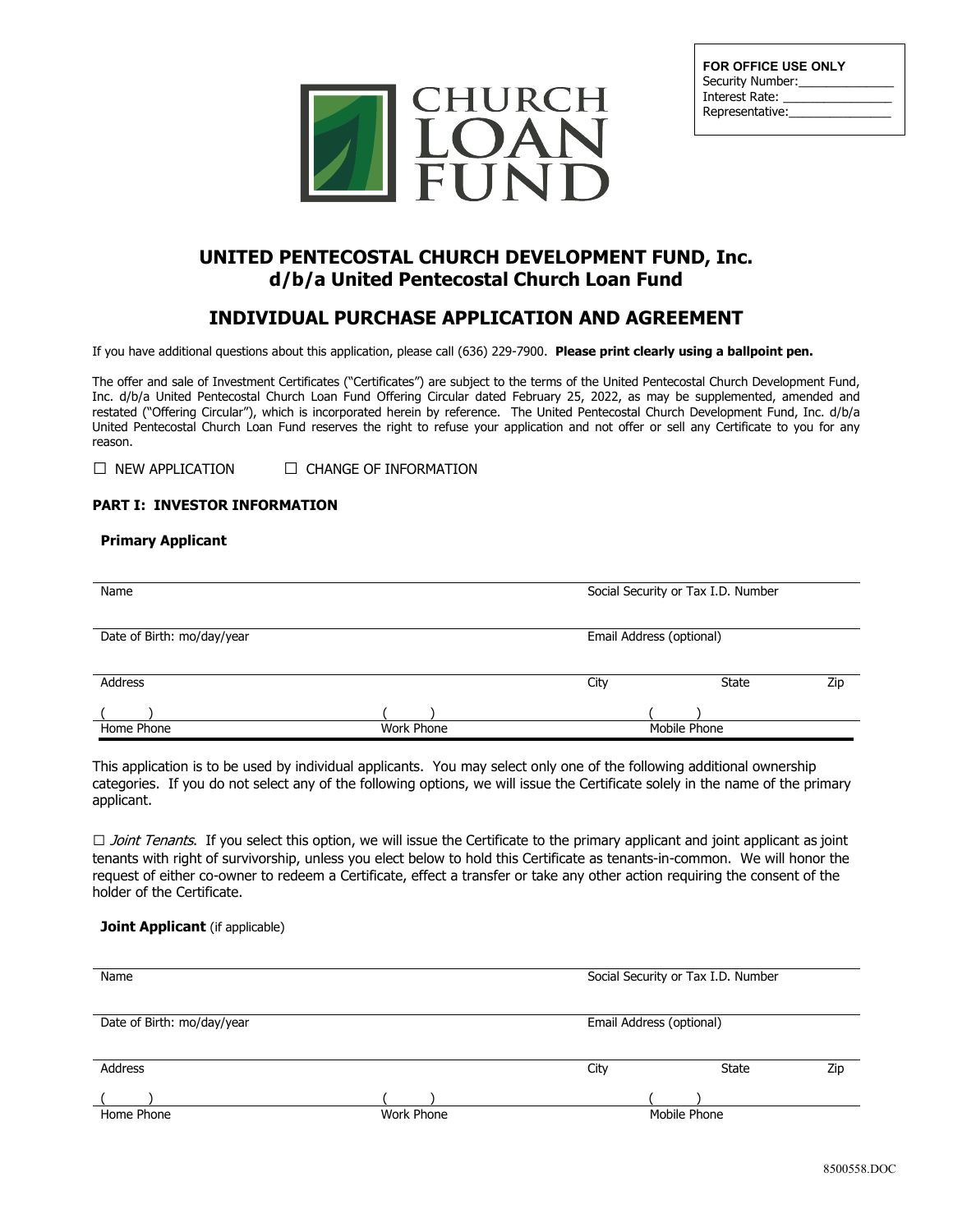□ Tenants-in-Common. We elect to hold this Certificate as tenants-in-common, not as joint tenants with right of survivorship.

For joint applications, please indicate the number of signatures required to process a redemption request:

|  | { |
|--|---|
|  |   |

 $\Box$  Trust. If you check this box, the Certificate will be issued in the name of the primary applicant, as trustee of the trust. If there is more than one trustee, each trustee must be identified in the purchase application

\_\_\_\_\_\_\_\_\_\_\_\_\_\_\_\_\_\_\_\_\_\_\_\_\_\_\_\_\_\_\_\_\_\_\_\_\_\_\_\_\_\_\_\_\_\_ Name and Date of Trust

\_\_\_\_\_\_\_\_\_\_\_\_\_\_\_\_\_\_\_\_\_\_\_\_\_\_\_\_\_\_\_\_\_\_\_\_\_\_\_\_\_\_\_\_\_\_ Name of Trustee

\_\_\_\_\_\_\_\_\_\_\_\_\_\_\_\_\_\_\_\_\_\_\_\_\_\_\_\_\_\_\_\_\_\_\_\_\_\_\_\_\_\_\_\_\_\_ Name of Additional Trustee (If Applicable)

\_\_\_\_\_\_\_\_\_\_\_\_\_\_\_\_\_\_\_\_\_\_\_\_\_\_\_\_\_\_\_\_\_\_\_\_\_\_\_\_\_\_\_\_\_\_ Tax I.D. Number of Trust

If there is more than one trustee, will all trustees be required to exercise trust powers?  $\Box$  yes  $\Box$  no

□ Custodian. Custodial investments are subject to the Missouri Uniform Gift Transfer to Minor Act ("UTMA"). If this box is checked, we will issue the Certificate to the primary applicant listed above for the minor described below. By law, this election will be irrevocable and the Certificate will become the unrestricted property of the minor when the minor reaches the age of 21. We advise you to contact a qualified attorney or financial advisor for more information regarding the UTMA.

Minor's Name Minor's Social Security Number

Minor's Date of Birth: mo/day/year **Relationship to Owner** Relationship to Owner

Transfer investment to Minor at age (cannot exceed age 21)

# **PART II: TYPE OF CERTIFICATE / INTEREST OPTIONS**

 $\Box$  One-Year Term Certificate  $\Box$  Three-year Term Certificate  $\Box$  Five-year Term Certificate (\$5,000 minimum on Term Certificates)

 $\Box$  Negotiated Investment (\$250,000 Minimum) year term  $\degree$  % Interest Rate

 $□$  Kingdom Impact Certificate (\$250 Minimum) (Not available in LA, PA or SC)  $□$  Three-Year Loan Support Certificate (\$1,000 minimum)

 $□$  Five-Year Loan Support Certificate (\$1,000 minimum)  $□$  Kingdom Growth Certificate (\$1,000 Minimum)

#### **TOTAL INVESTMENT: \$\_\_\_\_\_\_\_\_\_\_\_\_\_\_\_\_\_\_\_\_\_\_**

**PART III: PAYMENT ON DEATH** (Please attach a separate sheet for additional beneficiaries)

By completing this section, you authorize us to pay the principal and accrued interest on your Certificate to the named beneficiary, custodian or Section 501(c)(3) tax-exempt organization designated below, after your death (or in the case of joint tenants, after both of your deaths). Please fill-in the name, address and social security number (or Tax I.D. number) of your intended beneficiaries. Beneficiary designations may be changed or revoked by notice sent to us prior to the death of the Certificate holder. If you would like to designate the United Pentecostal Church International or a specific affiliated church, ministry or fund as your designated beneficiary, please fill-in the name of the UPCI or UPCI affiliated church ministry or fund.

Transfer on Death to:

| Name                                                             | Relationship | Social Security or Tax I.D. Number |     |
|------------------------------------------------------------------|--------------|------------------------------------|-----|
| Address                                                          | City         | <b>State</b>                       | Zip |
| <b>PART IV: CHURCH AFFILIATION</b> (Please Check all applicable) |              |                                    |     |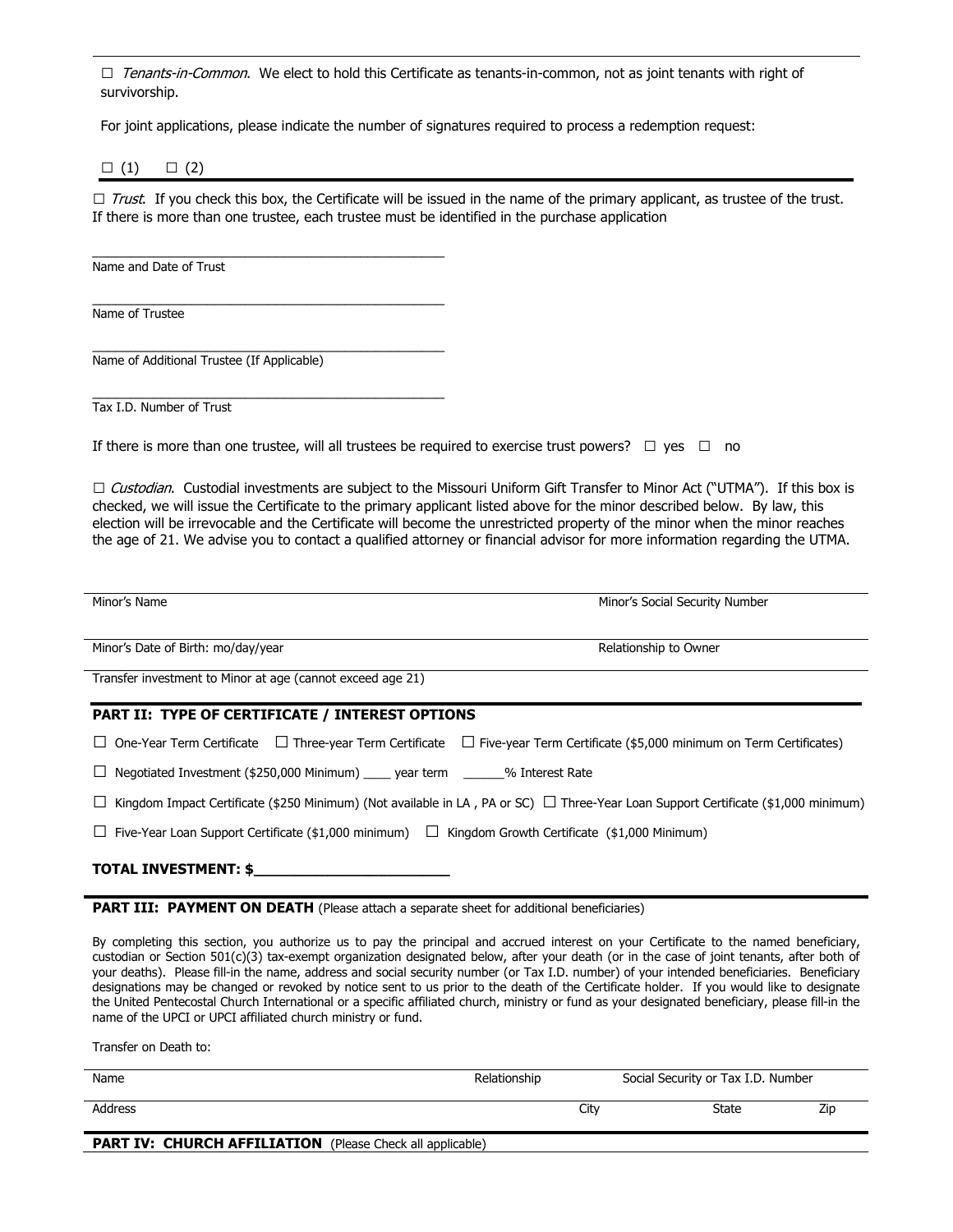$\Box$  I am a member of a United Pentecostal Church International affiliated church Name of Church State City State City State State City State State State City State State State State City State State State State State State State State State State State State State State State State State State State St  $\Box$  I have an existing relationship with and interest in promoting the work of the United Pentecostal Church International and its affiliated agencies and ministries. Please tell us how you became interested in the Certificates (check all that apply): □ Website □ Social Media □ Pentecostal Life or other UPCI Publication □ Friend/Colleague □ Conference/Camp Meeting  $\square$  Other. Please help us understand what prompted you to invest in the Certificates using the space below: **PART V: ELECTRONIC FUNDS TRANSFER** \_\_\_\_\_ (Initials) I desire to have United Pentecostal Church Development Fund, Inc. d/b/a United Pentecostal Church Loan Fund process any specific request for electronic transfers received in United Pentecostal Church Development Fund, Inc. d/b/a United Pentecostal Church Loan Fund's office for transfer to and/or from my account at the bank named below: Bank Name ( ) Bank Phone Bank Account Number

Please complete an Electronic Funds Transfer Form for this section.

PART VI: DISTRIBUTION OF INTEREST (Please place your initials next to your selection, if no option is selected default will be "Accumulate and compound in my investment")

\_\_\_ Accumulate and compound in my investment

\_\_\_ Pay me quarterly by check

Pay me annually by check

\_\_\_ Pay to me by electronic funds transfer (Please complete Part V above and attach a voided check): [ ] quarterly [ ] annually

\_\_\_ Zero-Interest Rate. If you wish to donate the interest payments to a designated United Pentecostal Church, mission, fund or agency, you may do so by checking this box. (Please attach letter of instruction in selecting this option)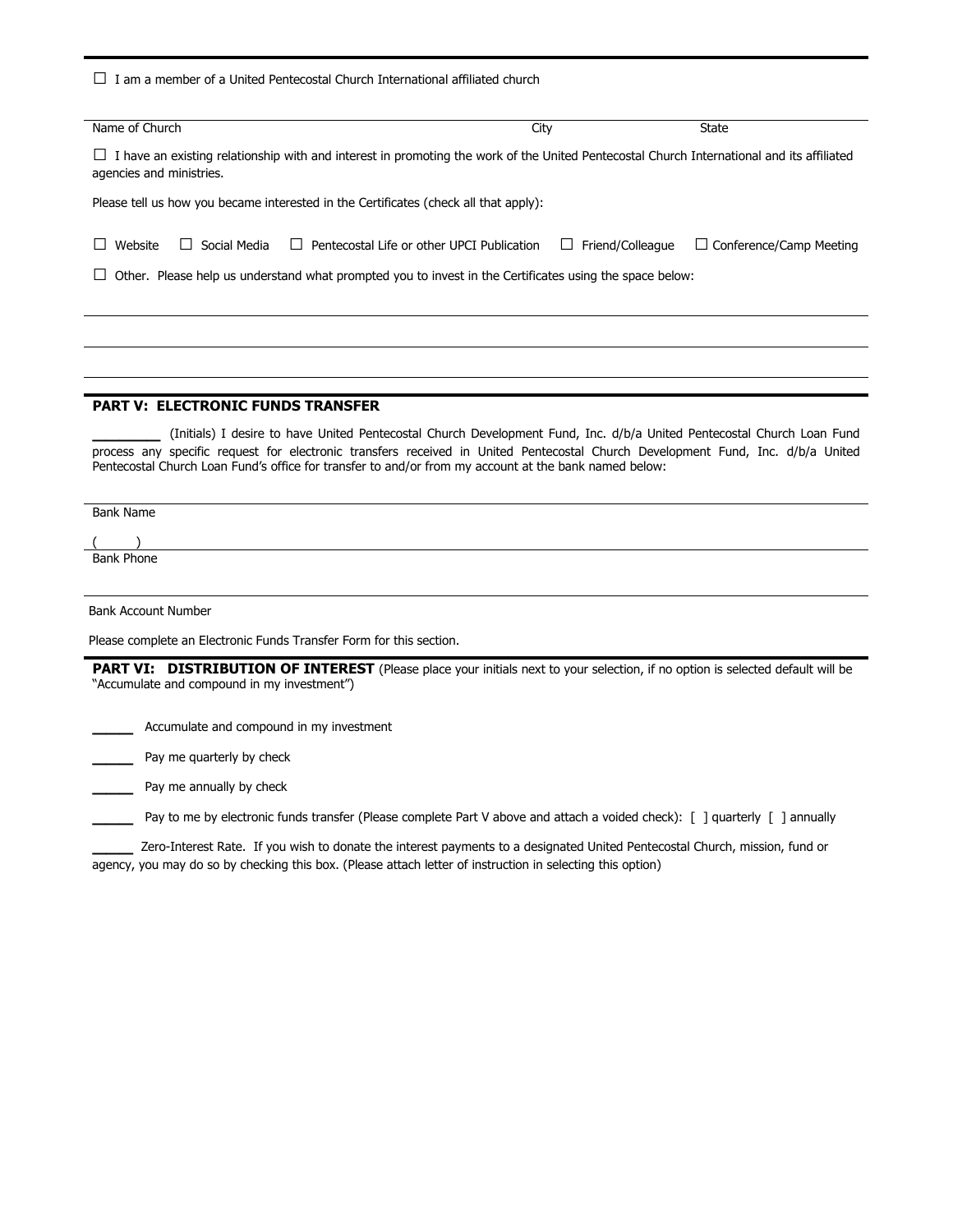#### **ACKNOWLEDGEMENT** (Signatures required)

Each person signing below declares under penalty of perjury that such person(s): 1) meets the definition of "Eligible Investor" set forth in United Pentecostal Church Development Fund, Inc. d/b/a United Pentecostal Church Loan Fund's Offering Circular; 2) has reviewed the Offering Circular and the financial statements reproduced therein; and 3) agrees to the terms and conditions described in the Offering Circular dated February 25, 2022. All previous versions of the Purchase Application are null and void. The Fund reserves the right to accept or reject any Purchase Application for any reason, at its sole discretion.

| X              |      |
|----------------|------|
| Signature      | Date |
|                |      |
| $\blacksquare$ |      |

Signature

Signature Date of the Contract of the Contract of the Contract of the Contract of the Contract of the Contract of the Date of the Contract of the Contract of the Contract of the Contract of the Contract of the Contract of

Please mail this Purchase Application with a check payable to United Pentecostal Church Loan Fund for the amount of your investment to 36 Research Park Court, Weldon Spring, Missouri 63304, unless you have elected to have funds electronically transferred.

**The purchase of Certificates is subject to risks which are described in the Offering Circular. Offers to sell and solicitation of offers to buy Certificates are made only pursuant to the Offering Circular and only in those states where the Certificates may lawfully be offered or sold. The Certificates are not FDIC or SIPC insured nor are they bank deposits.**

Interest rates are established according to policies set forth in the Offering Circular and are subject to change. For a complete listing of current investment rates, call (636) 229-7900 or visit [www.upcloanfund.org.](http://www.upcloanfund.org/) 

**Pennsylvania Residents: If you have accepted an offer to purchase these Certificates and have received a written notice explaining your right to withdraw your acceptance pursuant to section 207(m)(2) of the Pennsylvania Securities Act of 1972, you may elect, within two business days from the date of receipt by the issuer of your binding contract of purchase or, in the case of a transaction in which there is no binding contract of purchase, within two business days after you make the initial payment for the Certificates being offered, to withdraw you acceptance and receive a full refund of all moneys paid by you. Your withdrawal of acceptance will be without any further liability to any person. To accomplish this withdrawal, you need only send a written notice (including a notice by facsimile or electronic mail) to United Pentecostal Church Development Fund, Inc. indicating your intention to withdraw.**

**Georgia Residents:** See the Offering Circular for right of rescission.

# **SPOUSAL CONSENT**

For applicants that are married and reside in a community property state, please review the following:

If you are married, reside in a community property or marital property state (listed below) and designate someone other than your spouse as your sole primary beneficiary, your spouse must sign below. (AZ, CA, ID, LA, NV, NM, TX, WA and WI residents only)

I am the spouse of the Certificate Owner named above. I give to the owner any interest I have in the Certificate. Therefore, I agree to my spouse's naming of a primary beneficiary other than myself. I acknowledge that I have received a fair and reasonable disclosure of my spouse's property and financial obligations. I also acknowledge that I shall have no claim whatsoever against United Pentecostal Church Development Fund, Inc. d/b/a United Pentecostal Church Loan Fund for any payment made to my spouse's named beneficiary(ies).

# **X**

Signature of Certificate Owner's Spouse Date Spouse of